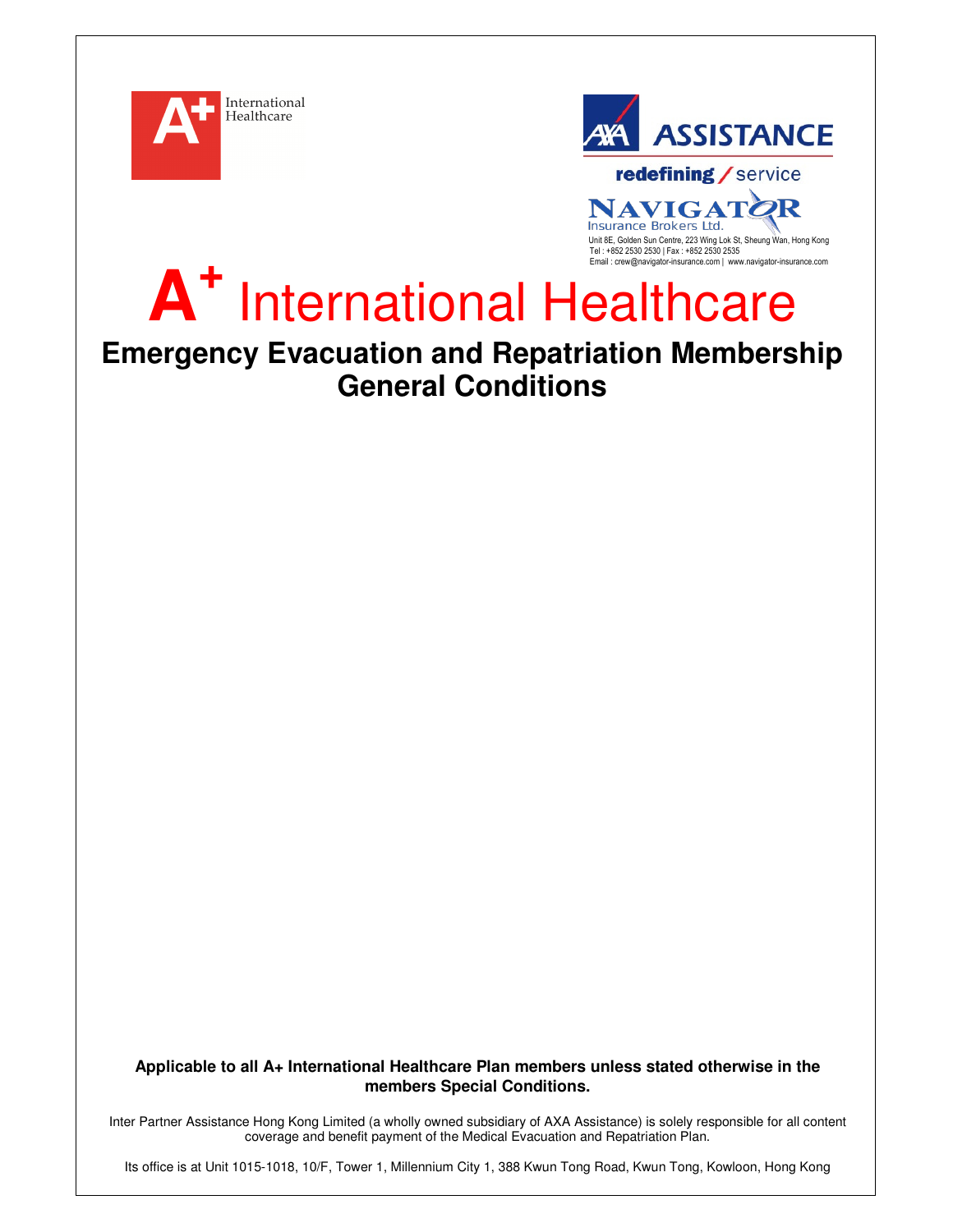## **1. EMERGENCY MEDICAL EVACUATION AND REPATRIATION PLAN MEMBERBSHIP**

#### **1.1. Purpose and eligibility**

The purpose of the membership is to provide the Member with worldwide Emergency Medical Evacuation and Repatriation services.<br>Every person who is accepted into an A+ International Healthcare medical insurance plan ("the Pl stated otherwise in the Special Conditions. New Born children however can only become a Member under the Emergency Medical Evacuation and Repatriation Plan after the 31st day from the date of birth.

No claim for reimbursements shall be accepted unless such claim has been pre-approved (refer to clause 1.7.).

## **Aggravation of the Risk**

The Member is obliged to inform the Assistance Provider (through the Third-Party Administrator) of any change in circumstances or conditions that may increase the<br>risk to Illness or Accident (e.g. dangerous professional ac having received notification of the aggravation of the risk) or cancel the membership (within one month) retro-actively as from the moment of the start of the aggravation of the risk.

## **1.2. Guarantee of Service Delivery**

The Assistance Provider guarantees the Member the delivery of the Emergency Medical Evacuation and Repatriation services as described in these Terms and Conditions. In its capacity as the Assistance Provider and in particular of the Emergency Medical Evacuation and Repatriation guarantee, the Assistance Provider<br>remains committed to providing to the Member the services to own means or through contracting out to another third party - the contractual obligations and the continuity thereof (e.g. in case of unexpected dissolution or winding up of the operations of AXA Assistance).

## **1.3. Definitions**

#### Accident

A sudden, unexpected event, the cause of which is situated outside the victim's body, that results in bodily injury. Following events are also considered to be Accidents:

- a rescue attempt of persons or goods in peril;
- gas or vapour inhalation and the absorption of poisonous or corrosive substances;
- dislocations, distortions, ruptures and muscular lacerations provoked by a sudden effort;
- freezing:
- drowning.

#### Act of Terrorism

An act, including but not limited to the use of force or violence and/or threat thereof, of any person or group(s) of persons, whether acting alone or on behalf of or in connection with any organisation(s) or government(s), committed for political, religious, ideological or ethnic purposes or reasons including the intention to influence any government and/or to put the public, or any section of the public, in fear.

#### Assistance Provider

Emergency Medical Evacuation and Assistance Services Provider, AXA Assistance.

#### Home Country

The country out of which the User is expatriated abroad

## Dentist (or dental surgeon)

Person officially qualified and licensed to practise dentistry in the country where the Treatment is received.

#### Doctor (or Physician)

Person who graduated from a recognised medical school as listed in the WHO Directory of Medical Schools and who is licensed to practise medicine in the country where the Treatment is received.

Family Doctor or general practitioner (GP) or Medical Practitioner: a Doctor providing Medical Treatment not requiring a specialist's training. Specialist Doctor: a Doctor having a specialised qualification in the field of, or expertise in, the Treatment of the Illness or Injury being treated.

#### Illness (or Sickness)

A deterioration of health confirmed by a Doctor (see definition of Doctor above).

#### **Member**

The person(s) who holds a membership and whose names are mentioned in the membership certificate.

#### Limit of Indemnity

The maximum amount of third party expenses for which the Assistance Provider shall be responsible in the provision of any Services to the User during any one event, subject to the terms and conditions as defined hereunder.

#### Medical Treatment

Medical examinations and/or medical procedures needed to restore health, performed or prescribed by a Doctor (see definition of Doctor above).

#### New Born

A baby who is within the first 28 days of his/her life following birth.

#### Pre-existing Condition

Any medical condition in respect of which the User has been hospitalised during the 12-month period immediately prior to the first day the User is included in the Medical Evacuation and Repatriation Plan or any medical condition that has been diagnosed or treated by a Doctor including prescribed drugs within the six month period immediately prior to the first day the User is included in the Medical Evacuation and Repatriation Plan.

#### Principal Country of Residence

The country where the Member lives or intends to live for most of the membership year being 185 days or more and which will be shown as the place of residence in our records.

#### Serious Medical Condition

Condition which in the opinion of the Assistance Provider constitutes a serious Medical Emergency requiring urgent remedial treatment to avoid death or serious impairment to the User's immediate or long-term health prospects. The seriousness of the medical condition will be judged within the context of the User's geographical location, the nature of the Medical Emergency and the local availability of appropriate medical care or facilities.

#### Services or the Medical Evacuation and Repatriation Plan

The medical and travel assistance to be provided by the Assistance Provider as set out in article 1.5 ('Benefits').

#### Special Conditions

Document issued with each insurance policy, stating

- the identity of the Policyholder and of the Insured;
- the cover opted for, and the term of the policy;
- any particular agreement or any deviations from the General Conditions.

#### Third Party Administrator

A Plus International Services Limited (A+) 29/F Fook Lee Comm. Centre, 33 Lockhart Road, Wanchai, Hong Kong

#### **Treatment**

See definition for Medical Treatment.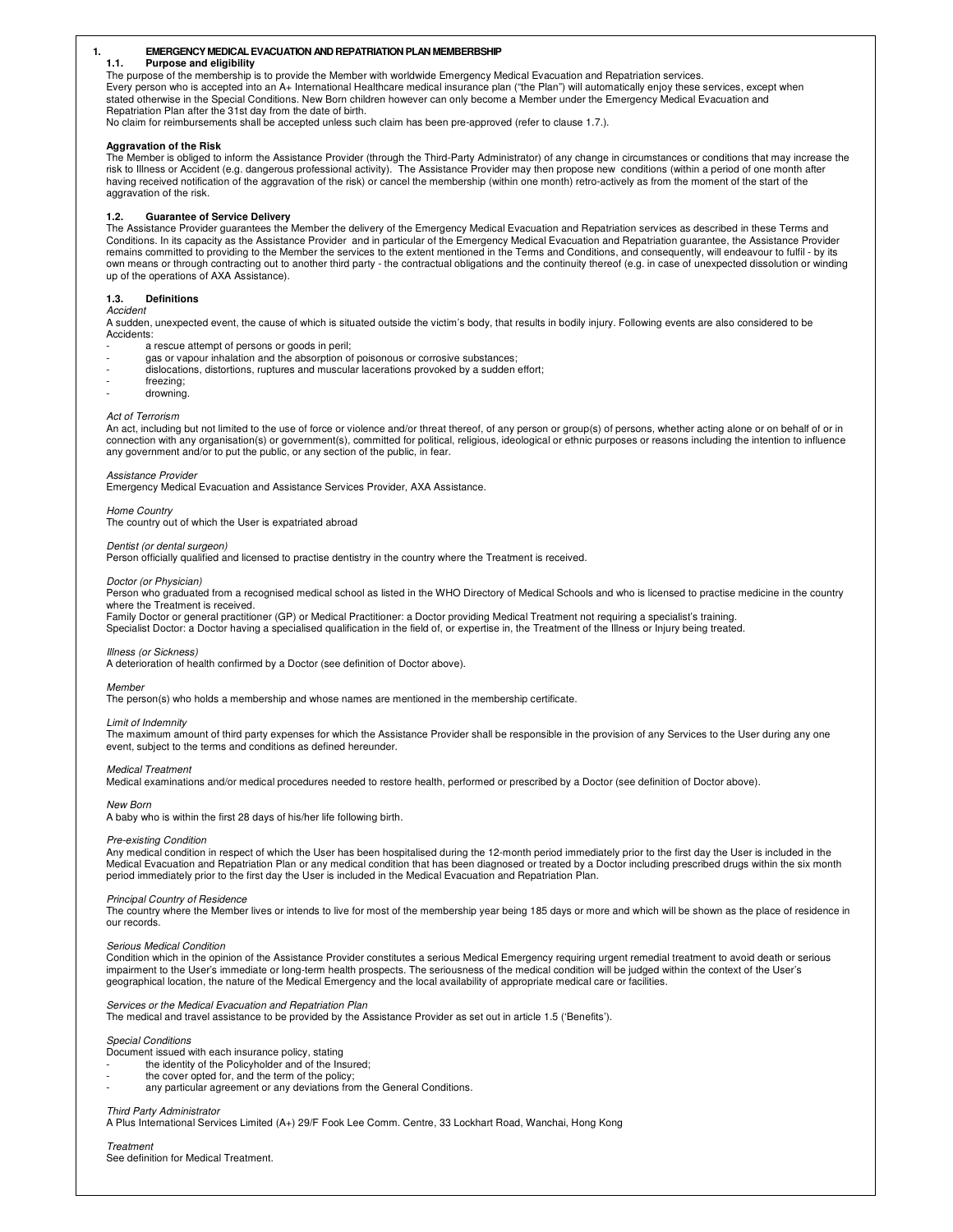#### User

The Member who uses the Medical Evacuation and Repatriation Plan service.

#### **1.4. Territorial Scope**

The Services provided by the Assistance Provider are rendered on a worldwide basis. The Assistance Provider shall use its best endeavours to provide the Services but any help and intervention depends upon, and is subject to local availability and has to remain within the scope of national and international law and regulations and intervention depends on the Assistance Provider obtaining the necessary authorisations issued by the various authorities concerned. The Assistance Provider shall not be required to provide services to the Users, who in the sole opinion of the Assistance Provider are located in areas that represent war risks, political or other conditions such as to make such services impossible or reasonably impracticable.

## **1.5. Benefits**

The Assistance Provider shall, subject to the terms and conditions as defined hereunder, and within the Limits of Indemnity as stipulated in article 1.5, provide the following services and information to a User calling the alarm centre of the Assistance Provider. When the Assistance Provider has the information immediately available, the Assistance Provider shall provide the information or services, as appropriate, to the User while the User is on the telephone. In all other cases, the Assistance Provider will provide the information to the User by the quickest possible means.

## 1.5.1. **Emergency Medical Evacuation**

The Assistance Provider will arrange for the air and/or surface transportation and communication for moving the User when in a Serious Medical Condition to the<br>nearest hospital where appropriate medical care is available. sufficiently serious to warrant emergency medical evacuation. The Assistance Provider further reserves the right to decide the place to which the User shall be evacuated and the means or method by which such evacuation will be carried out in regard to all the assessed facts.

#### 1.5.2. **Emergency Medical Repatriation**

The Assistance Provider will arrange for the return of the User to the Home Country or Principal Country of Residence by air and/or surface transportation following an emergency medical evacuation where the User is evacuated to a place outside the Home Country or Principal Country of Residence for in-hospital treatment. The<br>Assistance Provider reserves the right to decide the means or me

## 1.5.3. **Transportation of mortal remains or burial at the place of death**

The Assistance Provider will arrange for transporting the User's mortal remains from the place of death to the Home Country or Principal Country of Residence, or alternatively pay the cost of burial at the place of death as approved by the Assistance Provider.

#### 1.5.4. **Compassionate Visit**

Upon request from the User, the Assistance Provider will arrange and pay for one economy class return airfare for a relative or a friend of the User to join the User who is hospitalised outside the Home Country or Principal Country of Residence for a period in excess of 5 consecutive days, subject to the Assistance Provider's prior approval and only when judged necessary by the Assistance Provider on medical and compassionate grounds.

#### 1.5.5. **Return of minor children**

Upon request from the User, the Assistance Provider will arrange and pay for a one-way airfare per child for the return of minor children (not yet 19 years old,<br>unmarried and in school) to the Home Country or Principal Cou emergency medical evacuation. An escort will be provided when required.

## 1.5.6. **Early return of the User**

Upon request from the User, the Assistance Provider will arrange and pay for an economy class return airfare for the User to return to the country of burial or funeral of the following family member(s), in the event this family member has deceased outside the User's usual country of assignment: Domestic Partner or Legal Partner, father, mother, child, brother or sister.

#### 1.5.7. **Colleague replacing the evacuated or repatriated User**

The Assistance Provider will arrange and pay for an economy class return airfare to the location where the User is stationed to send a replacement employee in the<br>event the User has been evacuated or repatriated, provided or repatriation.

## 1.5.8. **Additional Services**

1.5.8.1. Accommodation for compassionate visit (see article 1.5.4.)

1.5.8.2. Accommodation for compassionate visit by a relative accompanying the Member up to an amount as specified in the benefits table.

#### 1.5.8.3. Telephone medical advice

The Assistance Provider will arrange for the provision of medical advice to the User over the telephone.

#### 1.5.8.4. Medical service provider referral

The Assistance Provider shall provide to the User, upon request, the name, address, telephone number and, if available, office hours of Doctors, hospitals, clinics,<br>Dentists and dental clinics (collectively 'Medical Servic Treatment. Although the Assistance Provider shall make such referrals, it cannot guarantee the quality of the medical service providers and the final selection of a medical service provider shall be the decision of the User. The Assistance Provider, however, will exercise reasonable care and diligence in selecting the medical service providers.

## 1.5.8.5. Arrangement of hospital admission

If the medical condition of the User is of such gravity as to require hospitalisation, the Assistance Provider will assist such User in the hospital admission.

#### 1.5.8.6. Monitoring of medical condition during and after hospitalisation

The Assistance Provider will monitor the User's medical condition during and after hospitalisation, subject to any and all obligations in respect of confidentiality and relevant authorisation.

#### 1.5.8.7. Medical translation service

The Assistance Provider will arrange for the provision of medical translation to the User over the telephone. Where the Assistance Provider uses an external service provider to provide the translation service, the quality of the translator cannot be guaranteed. The Assistance Provider will however exercise reasonable care and diligence in selecting such service providers.

#### 1.5.8.8. Delivery of essential medicine

Upon request from the User, the Assistance Provider will arrange to deliver to the User essential medicine, drugs and medical supplies that are necessary for a User's care and/or treatment but which are not available at the User's location. The delivery of such medicine, drugs and medical supplies will be subject to the laws and regulations applicable locally. The Assistance Provider will not pay for the costs of such medicine, drugs or medical supplies and any delivery costs thereof.

#### 1.5.8.9. Travel assistance

The following services [item (i) to (v)] are purely on referral or arrangement basis. The Assistance Provider shall not be responsible for any third party expenses, which shall be solely the User's responsibility.

## I. Inoculation and visa requirement information

Upon request from the User, the Assistance Provider shall provide information concerning visa and inoculation requirements for foreign countries, as those requirements are specified from time to time in the most current edition of World Health Organization Publication 'Vaccination Certificates Requirements and Health Advice for International Travel' (for inoculations) and the 'ABC Guide to International Travel Information' (for visas). This information will be provided to the User at any time, whether or not the User is travelling or an emergency has occurred.

## II. Lost passport assistance

The Assistance Provider will assist the User who has lost his/her passport while travelling outside the Home Country or Principal Country of Residence by referring